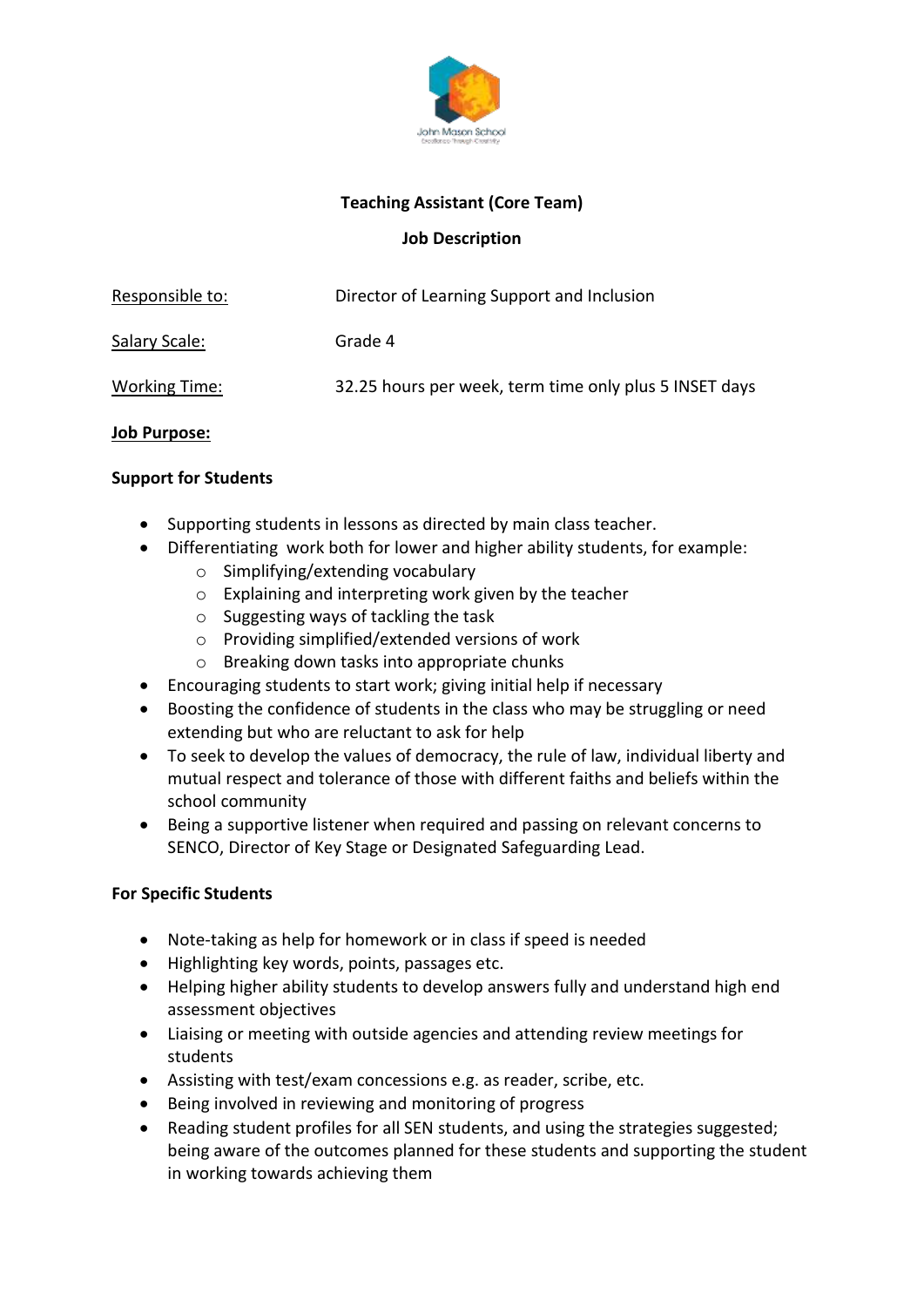

# **Support for Teachers**

- Ensuring teachers know who you are (new TAs or TAs in new context)
- Assisting teachers with differentiation for both lower and higher ability students
- Discussing lesson content and objectives with specified faculty
- Following direction of teacher to support small groups in the classroom
- Supporting the teacher with behaviour issues using the School Behaviour Policy
- Completing administrative work for the Inclusion Team or wider teaching staff

# **Mental Health and Wellbeing**

- To carry out safeguarding duties and promote children's wellbeing in accordance with school guidelines
- To work with the Senior Leadership Team (SLT) in setting a culture within the school that supports the mental health and wellbeing of all members of the community as described in the school's Mental Health and Wellbeing Policy
- Develop effective professional relationships with colleagues, knowing how and when to draw on advice and specialist support

# **General Duties**

- Attending Monday after school meetings weekly (until 4.30 p.m.)
- Reading school bulletins/staffroom notices
- Checking information boards and pigeon holes daily
- Checking email throughout the day
- Attending Inset and training as appropriate
- To contribute fully to the school's safeguarding policy and procedures and attend regular safeguarding training

# Notes:

- While every effort had been made to explain the main duties and responsibilities of the post, each individual task undertaken may not be identified
- Employees will be expected to comply with any reasonable request from a manager to undertake work of a similar level that is not specified in this job description